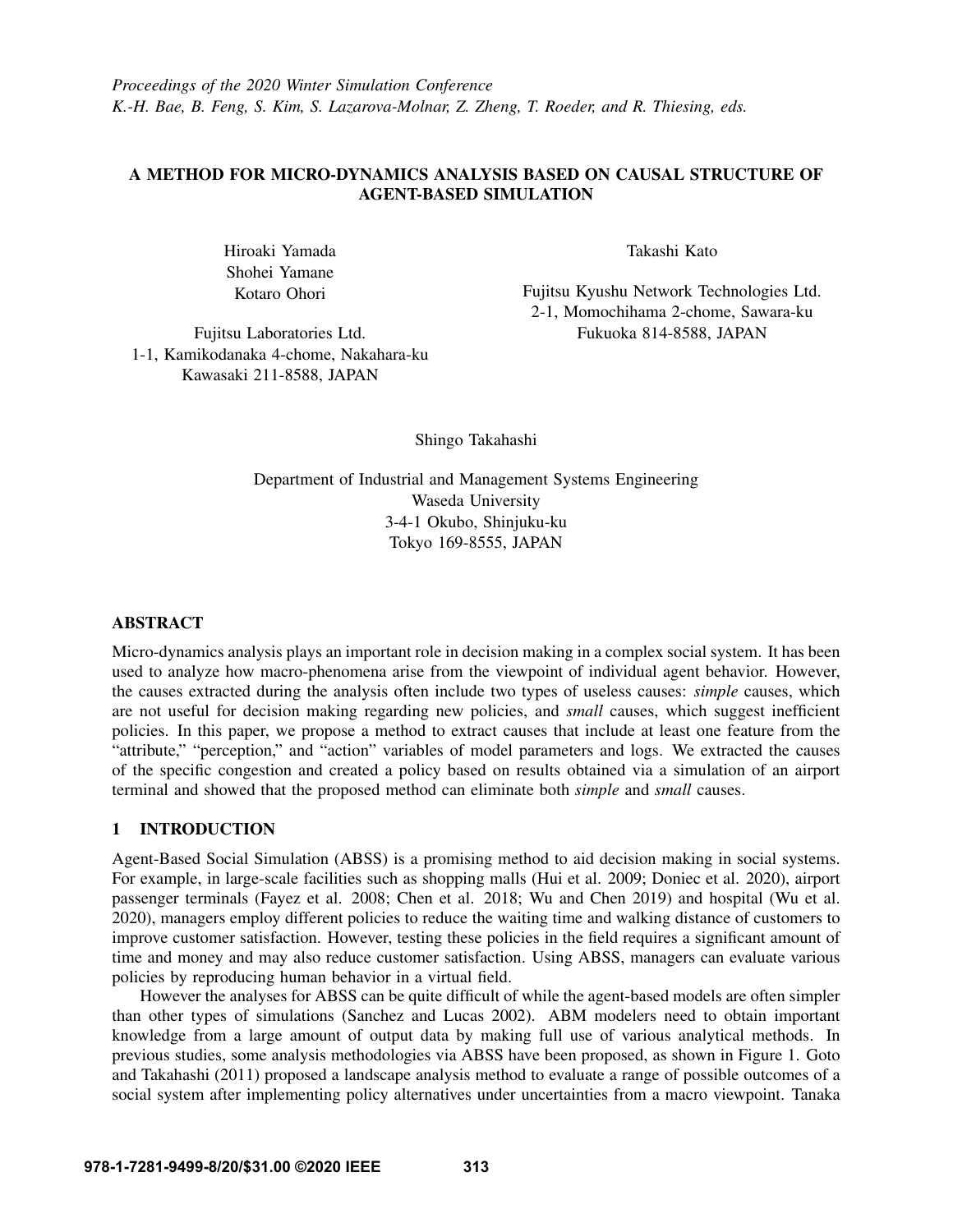[et al. \(2016\)](#page-11-3) proposed a method to clarify typical simulation dynamics by clustering simulation. In addition to the methods, there are various types of techniques to process model behaviors over time and space [\(Lee](#page-10-5) [et al. 2015\)](#page-10-5). On the other hand, micro-dynamics analysis in ABSS is an effective method to explain the causes of a social phenomenon from a micro viewpoint by observing the dynamic changes of agents' behaviors [\(Ohori and Takahashi 2012\)](#page-10-6). The purpose of the micro-dynamics analysis is to determine a set of elements that can greatly improve the overall system. The analysis plays an important role in decision making in a complex social system as it promotes communication among stakeholders [\(Ohori et al. 2016\)](#page-11-4). However, as the analysis is carried out through trial and error by analysts, its quality greatly depends on their analytical skills. Thus, it is impossible to determine all the significant causes affecting a target social phenomenon. As a result, decision making regarding new policies based on the causes in the field takes a considerable amount of time.



<span id="page-1-0"></span>Figure 1: Relationship among methodologies for analysis of ABSS.

In order to resolve the issue, [Yamane et al. \(2018\)](#page-11-5) proposed a micro-dynamics analysis method to analyze how macro-phenomena arise in terms of individual agent behavior. This method is performed according to the following five steps. Step 1: Define the macro-phenomenon to be explained. Step 2: Select agents causing the macro-phenomenon as target agents. Step 3: Cluster agents' parameters and logs to represent agents' characteristics as a set of clusters they belong to. Step 4: Evaluate the similarity between candidates of causes and target agents by calculating the *F*-*measure*, where the candidates are intersections of all combinations of clusters created in step 3. Step 5: Output causes in ascending order of importance using *F*-*measure*.

Using this method, analysts can comprehensively extract the features of agents related to a target phenomenon. However, the causes extracted by this method often include two types of useless causes. The first type is *simple* cause, which is not useful for decision making regarding new policies. For example, in an attempt to explain the causes of a long queue at a certain facility as a target phenomenon, Step 4 often extracted causes such as the agents waiting for a long time and the agents having a preference for the facility. Since the *simple* causes are often related to the target phenomena directly. However, the causes cannot suggest policies other than improving the capacity of the facility because they do not indicate why the agents spent a long time in the queue. The second type is *small* cause, which suggests inefficient policies. For example, causes such as, the agents came from 10am to 11am, waited for a long time, prefer to the facility, looked at a specific sign and exited before 12am always stood in the queue, provide considerable information, but policies for changing the behavior of such agents are less effective because the number of the agents that exhibit all the features is very small.

Our goal is to develop a method to obtain effective and useful causes for decision making by eliminating *simple* and *small* causes. In this paper, we first define the basic procedure of the methodology by [Yamane](#page-11-5) [et al. \(2018\),](#page-11-5) then propose a method to eliminate *simple* causes. Finally, we evaluate our method by analyzing a simulation of signage systems and demonstrate the method can eliminate *small* causes.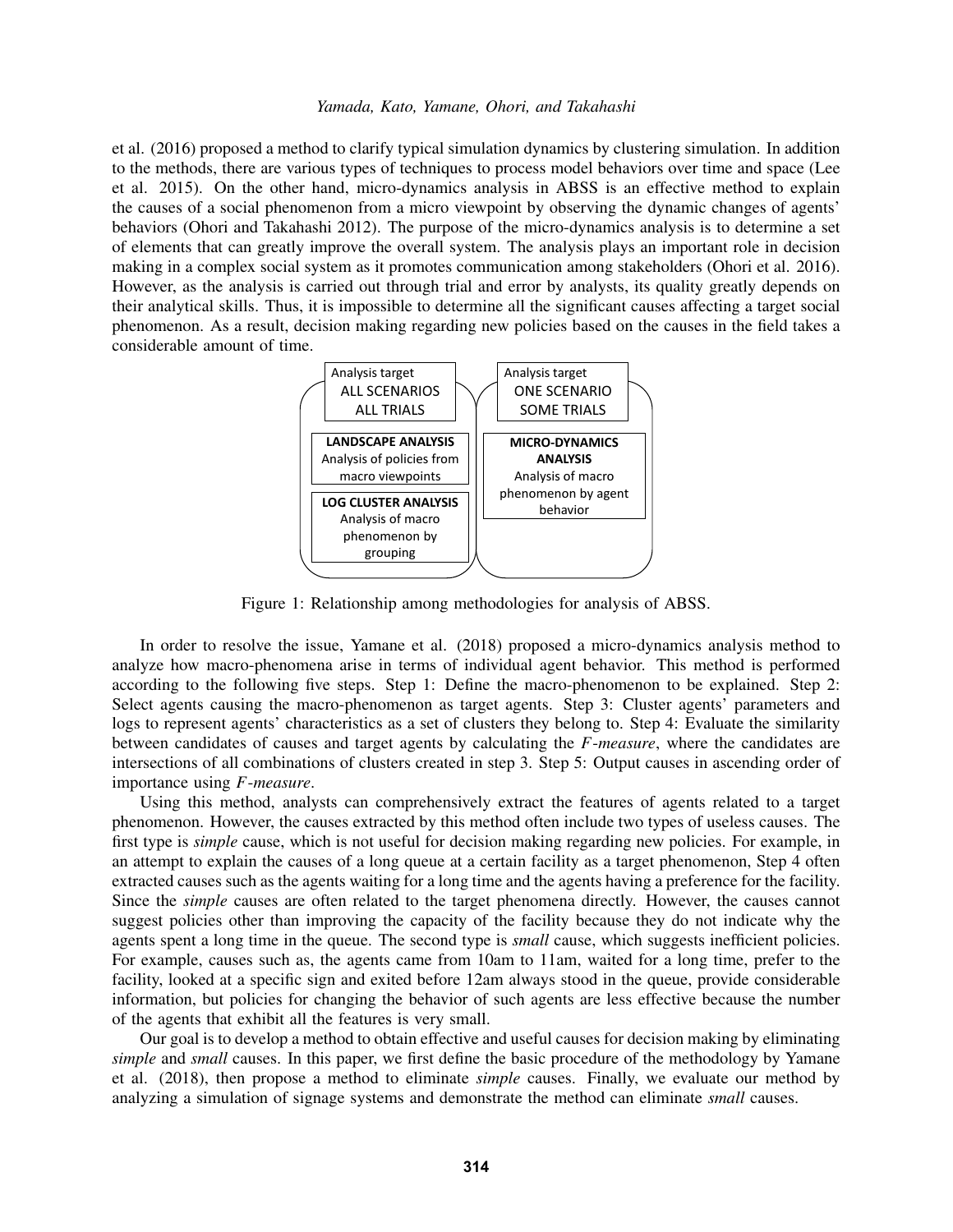### <span id="page-2-2"></span>2 PROPOSED METHOD

# <span id="page-2-1"></span>2.1 Conventional Micro-dynamics Analysis

Conventional micro-dynamics analysis [\(Yamane et al. 2018\)](#page-11-5) is composed of five steps, as shown in Figure [2.](#page-2-0)



<span id="page-2-0"></span>Figure 2: Conventional micro-dynamics method.

#### Step 1: Define the macro-phenomenon to be explained.

Provide an operational definition for the macro-phenomenon whose cause is to be analyzed. In the case of analyzing the causes of congestion in a facility, define the congestion using spatial and temporal indicators via which the congestion can be distinguished from non-congestion. For example, define the congestion through certain places where the crowd density exceeds a threshold and the corresponding time.

# Step 2: Select agents causing the macro-phenomenon.

Select agents relevant to the macro-phenomenon as target agents, specifically select agents who were present at the location defined in step 1 at the corresponding time. Since the macro-phenomenon clearly arises from the target agents, or at least the target agents are one of the crucial factors of the macro-phenomenon, in the method, the target agents are considered to be a micro-level cause. Then, a cause of the macro-phenomenon is described by the target agents' features. Based on the definition proposed in [Yamane et al. \(2018\),](#page-11-5) we define "cause" as the features of the target agents.

# Step 3: Cluster agents' parameters and logs.

There are static and dynamic variables in the agents' parameters and logs. To summarize the agents' features, apply clustering methods to create agent clusters for each variable. An agent feature can be represented using clusters that the agent belongs to for each variable.

The clustering method is selected according to the data type. Algorithm [1](#page-3-0) shows a k-means clustering algorithm. Here parameter *k* is to be determined; *k* represents the number of clusters needed to maximize the *F*-*measure* between the clusters and the target agents picked at step 2. The *F*-*measure* indicates the degree of similarity between two clusters.

# Step 4: Evaluate the similarity between candidates of causes and the target agents.

To evaluate the similarity between candidates of causes and the target agents, calculate the *F*-*measure* between the candidates and the target agents. Here, the candidates are intersections of all combinations of clusters created in step 3. Since a cluster represents an agent's features, the intersection indicates a vector of features. The intersections include all possible causes.

- 1. Generate intersections of all combinations of clusters created in step 3 as candidates of causes.
- 2. Calculate the *F*-*measure* between the candidates and target agents following equation [\(1\)](#page-3-1).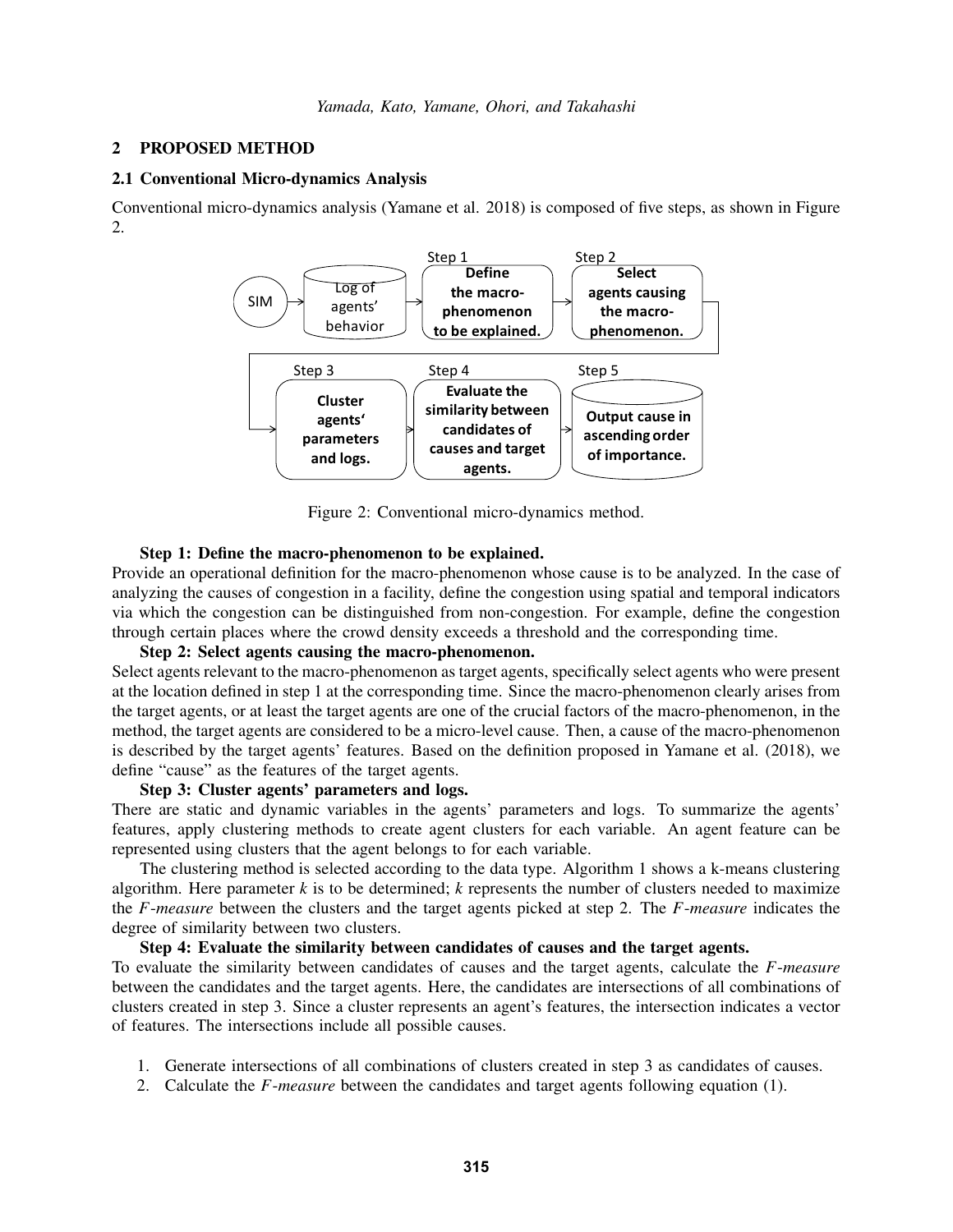<span id="page-3-0"></span>Algorithm 1 Calculate *k*(*agents*-*log*,*target*-*agents*, *kmin*, *kmax*)

```
for k = k_{min} to k_{max} do
   clusters \leftarrow k-means(agents-log, k)f1^k \Leftarrow 0for cluster in clusters do
      f1 \leftarrow F-measure(cluster,target-agents)
       f1^k \leftarrow max(f1^k, f1)end for
end for
k \Leftarrow min(argmax_k f1^k)return k
```
<span id="page-3-1"></span>
$$
F-measure = \frac{2 \cdot Recall \cdot Precision}{Recall + Precision}
$$
 (1)

The *F*-*measure* between the candidate and the target agents indicates the importance of the candidate as a cause. The higher the *F*-*measure* of a candidate, the more exactly it represents the target agents in a summarized manner. Here, candidates with *F*-*measure* > 0 are causes and candidates with  $F$ -*measure* = 0 are not causes.

# Step 5: Output causes in ascending order of importance.

Output causes in order of importance by sorting the causes in ascending order of *F*-*measure*. Here, each cause is shown as a list of agents' features summarized as clusters.

## 2.2 Leverage Point

The purpose of micro-dynamics analysis is to determine a set of elements that can greatly improve the overall system. However, in the social system, since the elements are individuals with spontaneous behaviors, it is difficult to change their behaviors directly. Thus, we must determine the triggers of their behavior. In this paper, we consider the triggers of behaviors are "leverage points" according to [Holland \(1992\).](#page-10-7) The leverage points are levers that can easily change the individuals' behaviors, thereby changing the overall social system. We do not consider causes containing leverage points as *simple* causes, because managers can obtain insights regarding the varying behaviors of individuals from the causes. In the next paragraph, we analyze the leverage point of the social system.

Accordioning to an informatics perspective, individual's behavior consists from mechanisms effectively selecting actions to be carried out, according to the perceptions of environment and internal state of the individual[\(Bandini et al. 2009\)](#page-10-8). Therefore, environmental factors are one of the leverage points that are perceived by individuals and cause them to change their actions. Tendencies of each individual, such as preferences, strongly shape an individual's actions, thus the tendencies also are the leverage points. The former is an external trigger, and the latter is an internal trigger. We consider the environmental factors and the tendencies of the individuals as leverage points of the social system.

## 2.3 Eliminate Simple Causes via Action-perception Linking

We propose micro-dynamical analysis method analyzing the macro-phenomenon not only with respect to the individual agents' actions but also from the viewpoint of environmental factors and the tendencies of the agents, namely leverage points. The analysis is furthered by focusing on agents' perception variable logs, which reflect the causal effects from environmental factors, and attribute variables, which are parameters that characterize the uniqueness of the agent. As a result, we can eliminate *simple* causes. We name this deeper analytical framework as "action-perception linking."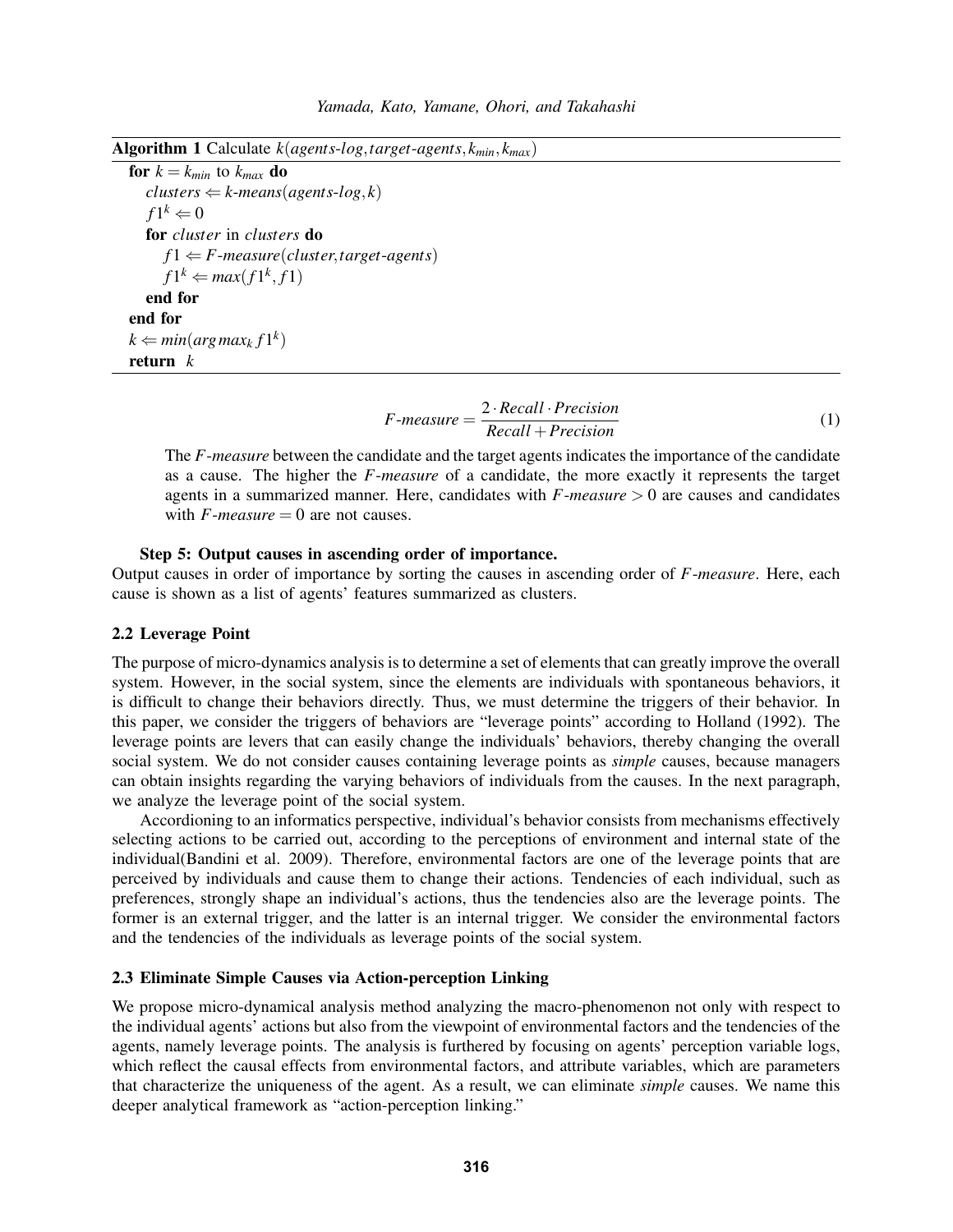In the action-perception linking framework, we first classify agents' variables and logs into action, attribute, and perception variables. Action variables are values produced as a result of an agent's action. Attribute variables are parameters characterizing the uniqueness of the agent. The values of attribute variables are linked with action or decision tendencies. Perception variables are dynamic variables representing an agent's cognitive state, which are changed via interactions with the environment or other agents. Changes in perception variables causes changes in the action and decision patterns of an agent. The category of each variable can be distinguished via the agent's model structure. Then, we link the macro-phenomenon to the action variables. Next, the action variables are linked to the perception variables and to the attribute variables. Via the action-perception linking, the target agents can be linked to the triggers of the actions, namely leverage points.

This idea is implemented by modifying step 4 of the conventional method mentioned earlier in section  $2.1:$ 

# Step 4': Evaluate the similarity between candidates of causes and target agents.

#### 1. Conventional step 4 operation

2. Select causes having at least one feature in the three categories: Select only causes having at least one feature in the categories of action variables, attribute variables, and perception variables (Figure [3\)](#page-4-0). Via this operation, one can obtain only the action of the target agents with the triggers (attribute and perception).

| category<br>"attribute" |            | category<br>"perception" | category<br>"action" |            |  |  |
|-------------------------|------------|--------------------------|----------------------|------------|--|--|
| appear time             | priority   | information              | exchange             | restaurant |  |  |
| $6:00 - 11:59$          | restaurant | from sign "A"            | use                  | use        |  |  |
| 12:00 - 16:59           | exchange   | from sign "B"            | don't use            | don't use  |  |  |
| 17:00 - 22:59           |            | no infomation            |                      |            |  |  |

<span id="page-4-0"></span>exchange is high priority, see sign "A", don't use restaurant

Figure 3: Select causes having at least one feature in the three categories.

### 3 EXPERIMENT

## 3.1 Simulation Model

A simulation model of a signage system was developed to investigate appropriate sets of signs in an airport terminal. In the simulation, agents can obtain information regarding service facilities from signs. A signage model representing the signs is composed of information for agents and a range where the agents can obtain the information. An *Agent<sup>h</sup>* has an *evoked set<sup>h</sup>* representing service categories the agent wants to achieve. In the simulation, the *Agenth*, firstly, probabilistically selects a service category from the *evoked seth*. Secondly, the *Agent<sup>h</sup>* chooses a facility corresponding with the service category from *choice seth*. The *choice set<sup>h</sup>* represents a set of facilities related to the service category that the agent has obtained from signs. *Facility<sub>i</sub>* is selected following probability  $p(i)$  defined in equation [\(2\)](#page-4-1)[\(3\)](#page-5-0).

<span id="page-4-1"></span>
$$
p(i) = \frac{\exp U(i)}{\sum_{j \in choice \, set_h} \exp U(j)}\tag{2}
$$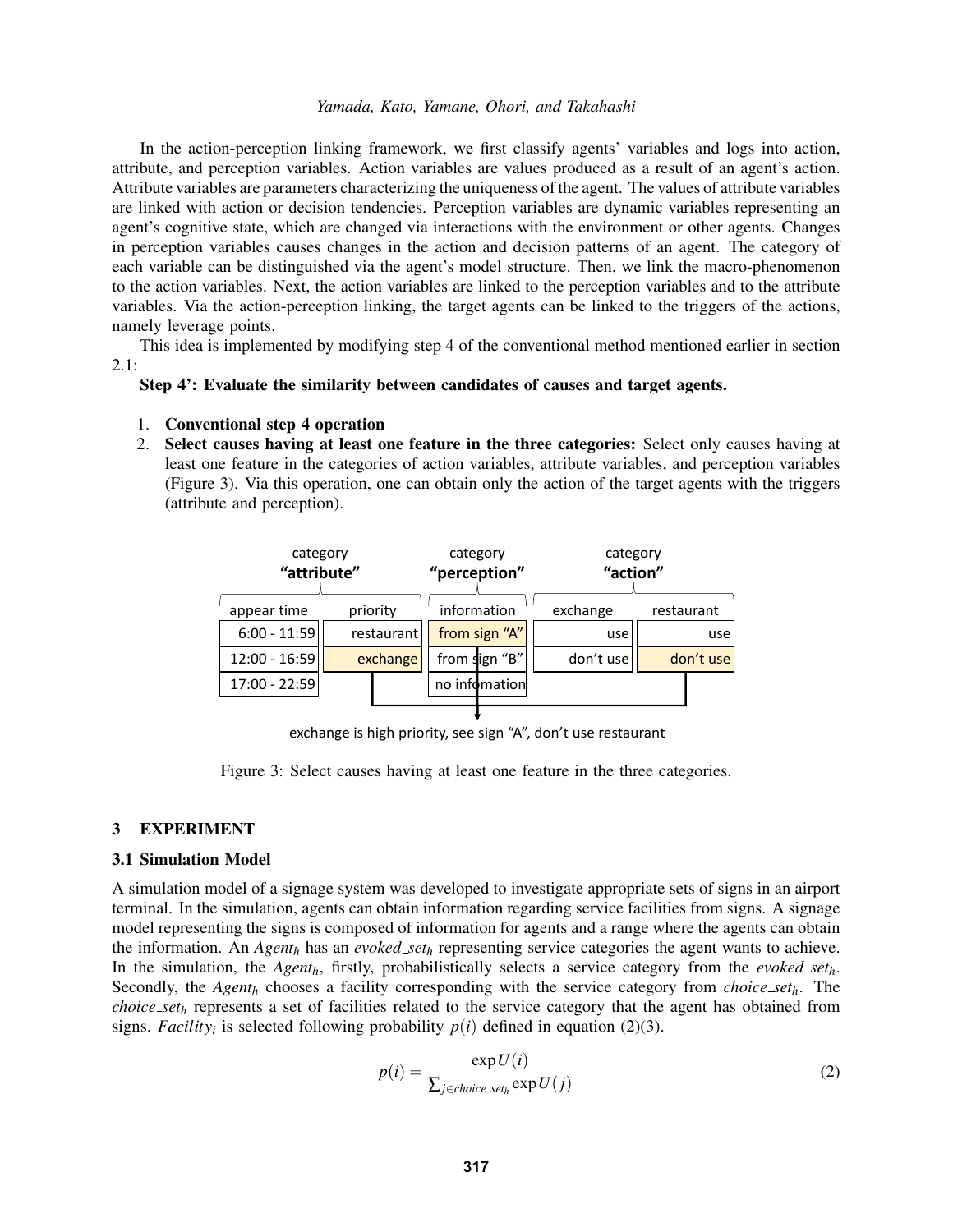<span id="page-5-0"></span>
$$
U(i) = \alpha_{hi} + \beta \cdot time_{hi} \tag{3}
$$

Here,  $a_{hi}$  denotes the level of attraction of  $Agent_h$  to  $Facility_i$ , and  $\beta$  is the weight of time spend traveling *timehi*.

Figure [4](#page-5-1) shows an image of the simulation. This simulation considers only the Departures level of the airport terminal. This level is divided into seven sections (A, B, C, D, E, F, G). The signs providing service facility information are given unique names (a, b, c). There are eight types of facilities: restaurant, mobile phone, exchange, ATM, book, lounge, souvenir, and insurance on the Departures level. Figure [5](#page-5-2) shows the locations of the facilities. Each agent has one necessary service category and some additional service categories. The necessary service category is randomly assigned as restaurant, souvenir, exchange, or ATM. The additional service categories are chosen from the remaining categories. In the model, each agent has an agent type defined by the agent's necessary service category.



<span id="page-5-1"></span>Figure 4: Signs and areas of the Departures level.



<span id="page-5-2"></span>Figure 5: Types and locations of the facilities.

Figure [6](#page-6-0) illustrates the average transition of the restaurant 8 queue in 10 trials, when 2000 agents were generated in the simulation. In this study, we analyzed the causes of congestion at restaurant 8 (Figure [5\)](#page-5-2), because this restaurant is particularly crowded.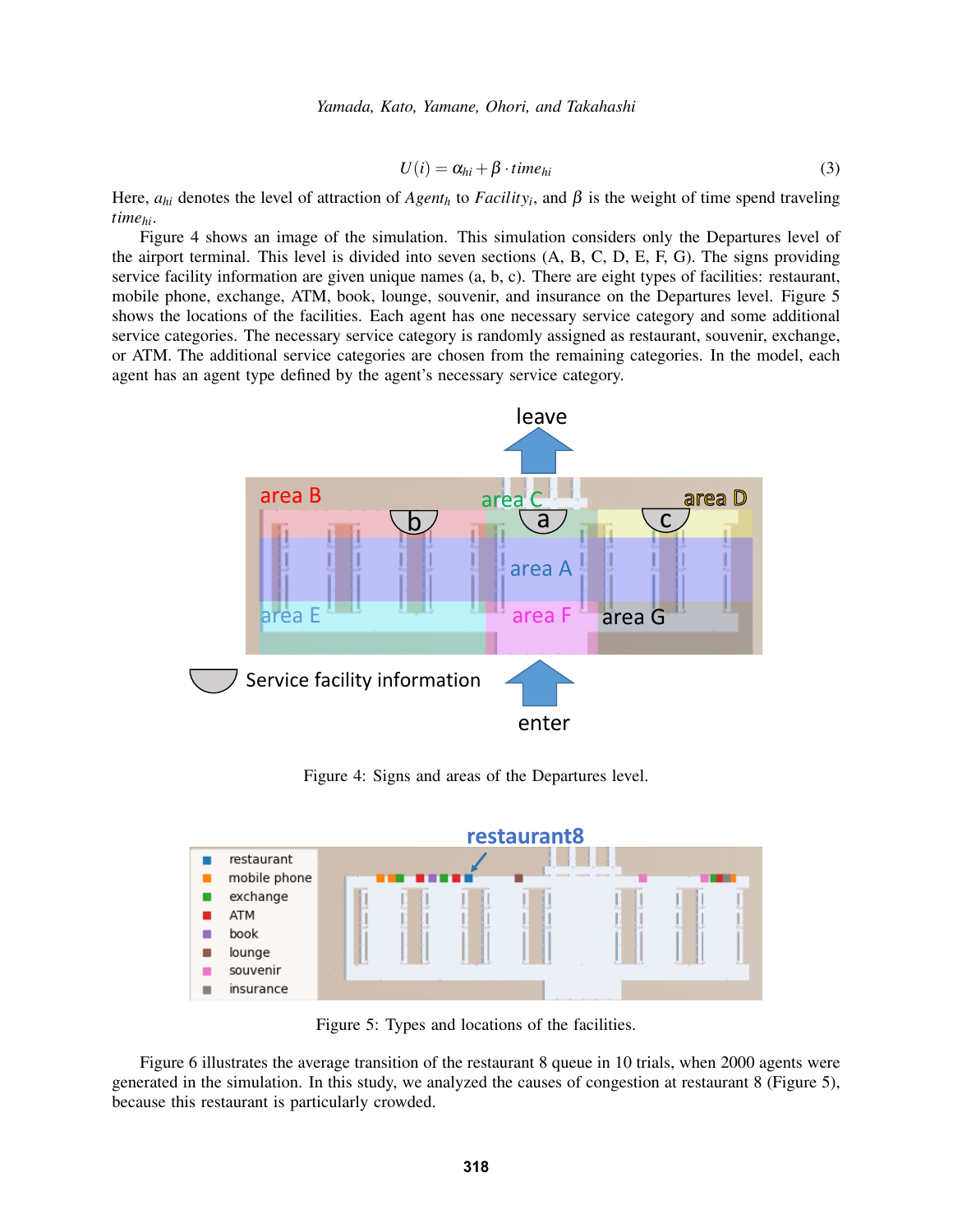

<span id="page-6-0"></span>Figure 6: Transition of the queue at restaurant 8.

# 3.2 Parameters and Logs

Table [1](#page-6-1) shows the parameters and logs possessed by an agent. Arrival time, exit time, agent type, and evoked set are attributes of the agent. Facility route and area route are the results of the action of the agent. Information signs represents the result of the perception of the agent. Each parameter and variable log of all agents is clustered in the analysis. The arrival time and exit time are clustered via two-dimensional k-means using Euclidean distance. The agent type is not clustered. The evoked set is encoded in an 8-bit binary depending on whether each service category is included in the set or not. Furthermore, the 8-bit binary is clustered by one-dimensional k-means using Hamming distance. The facility route, which represents the trajectory of visiting facilities, is clustered via one-dimensional k-means using Levenshtein distance. The area route, which denotes the trajectory of visiting areas, is clustered via one-dimensional k-means using Levenshtein distance. The information signs, which signifies the trajectory of signs seen by an agent, is clustered via one-dimensional k-means using Levenshtein distance. In the k-means procedure, the number of clusters is determined using Algorithm [1.](#page-3-0)

| category   | parameter         | explanation                             | clustering methods |
|------------|-------------------|-----------------------------------------|--------------------|
| attribute  | Arrival time      | Time to arrive at the Departures level  | 2dim k-means       |
| attribute  | Exit time         | Time to leave the Departures level      |                    |
| attribute  | Agent type        | Restaurant, souvenir, exchange, or ATM  | Not clustered      |
| attribute  | Evoked set        | List of service categories an agent has | K-means            |
| action     | Facility route    | List of facilities an agent visited     | K-means            |
| action     | Area route        | List of areas an agent went through     | K-means            |
| perception | Information signs | List of signs an agent saw              | K-means            |

<span id="page-6-1"></span>Table 1: Parameters of the model and clustering methods.

# 3.3 Micro-dynamics Analysis

We analyze the results of 10 simulation trials based on the steps mentioned in section [2.](#page-2-2)

Step 1: Define the macro-phenomenon to be explained.

We define congestion as a situation where queue length is greater than 10. In this experiment, for simplicity, we only focus on restaurant 8 as the most crowded facility, and the time period from 2000-3000 as the first 1000 time periods where average queue length is greater than 10.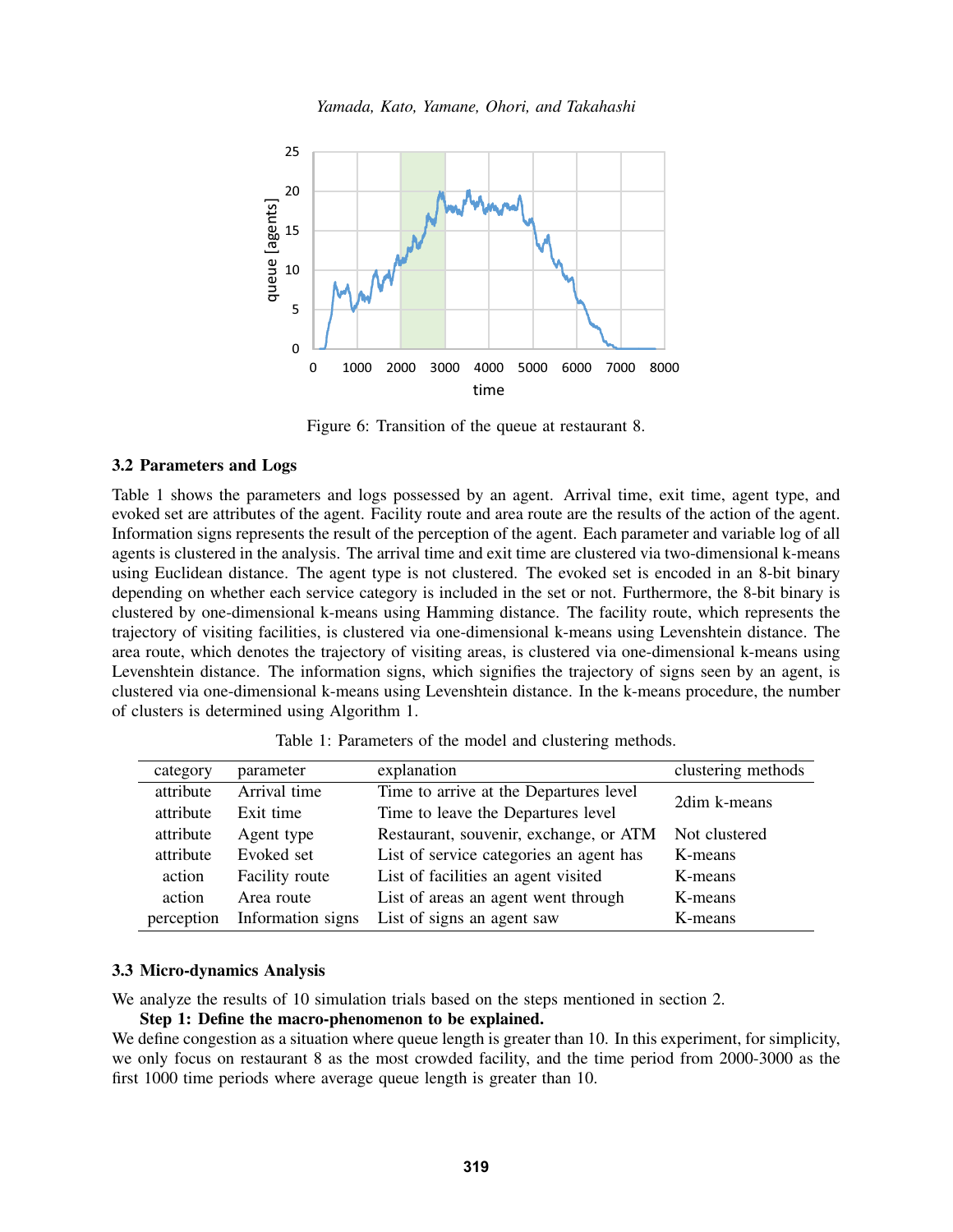#### Step 2: Select agents causing the macro-phenomenon.

As a pretreatment, we remove features which are never relevant to the target agents. In this experiment, the non-relevant features are evoked sets which do not contain "restaurant." Agents having non-relevant features are removed from the set of agents to be analyzed. After the pretreatment, the average number of analysis agents is 887.4 (SD:17.6) in 10 trials. The average number of target agents is 55.9 (SD:8.6), which represents the agents that accessed restaurant 8 in the time period from 2000-3000.

# Step 3: Cluster agents' parameters and logs.

All parameters and logs of the model (Table [1\)](#page-6-1) are clustered. Herein, we show the clustering results of the facility route and information signs as examples. Table [2](#page-7-0) presents the clustering results of the facility route. Table [3](#page-7-1) presents the clustering results of information signs.

<span id="page-7-0"></span>Table 2: Facility route clustering results. The rows represent each cluster. The "facility" columns are rates of agents that accessed the facility in each cluster. Here, "8" denotes restaurant 8. The "sum" column represents the average number of facilities an agent accessed. The "size" column denotes the average number of agents belonging to each cluster.

| No | facility<br>sum |               |          |          |          |  |              |  | size           |                                                                           |          |          |                |                |                |   |                         |
|----|-----------------|---------------|----------|----------|----------|--|--------------|--|----------------|---------------------------------------------------------------------------|----------|----------|----------------|----------------|----------------|---|-------------------------|
|    |                 | $\mathcal{L}$ |          |          |          |  |              |  |                | 4 5 6 7 8 9 10 11 12 13 14                                                |          |          |                |                |                |   |                         |
|    |                 | $\Omega$      | $\Omega$ | $\Omega$ | $\Omega$ |  | $0 \qquad 0$ |  | 0 <sub>0</sub> | $\sim$ 0 $\sim$                                                           | $\Omega$ | $\Omega$ | $\overline{0}$ | $\sim 0$       | $\overline{0}$ |   | 0.633.8                 |
|    |                 |               |          |          |          |  |              |  |                | 1 0.17 0.07 0.15 0.27 0.29 0.24 0.14 0.64 0 0.24 0.15 0.12 0.17 0.25      |          |          |                |                |                |   | $0.1 \quad 3 \quad 5.9$ |
|    |                 |               |          |          | $\Omega$ |  |              |  |                | $0 \t 0 \t 1 \t 0 \t 0 \t 0 \t 0$                                         |          |          | $\theta$       | $\overline{0}$ |                |   | $1 \quad 72.6$          |
|    |                 |               |          |          |          |  |              |  |                | 0 0.38 0.31 0.31 0.25 0.25 0.12 0.81 0 0.19 0.12 0.31 0.19 0.5 0.25       |          |          |                |                |                |   | $4 \t1.6$               |
|    |                 |               |          |          |          |  |              |  |                | 4 0.05 0.08 0.13 0.09 0.21 0.13 0.15 0.67 0 0.15 0.06 0.07 0.06 0.09 0.06 |          |          |                |                |                |   | 2 71.6                  |
|    |                 |               |          |          |          |  |              |  |                | 5 0.1 0.08 0.25 0.36 0.26 0.26 0.21 1 0 0.18 0.02 0.08 0.03 0.1 0.07      |          |          |                |                |                | 3 | 6.1                     |
|    |                 |               |          |          |          |  |              |  |                | 6 0.02 0.05 0.06 0.06 0.13 0.06 0.09 0 0.022 0.06 0.06 0.06 0.07 0.06     |          |          |                |                |                |   | 95.8                    |

<span id="page-7-1"></span>Table 3: Information signs clustering results. The rows represent each cluster. The "sign" columns denote the proportions of the number of views by the agents. A larger number indicates that a particular sign was seen more than other signs by the agents. The "head of log (aa)" column indicates the proportion of number of agents who saw sign "a" twice at the beginning of the simulation. The "sum" column presents the average number of signs an agent saw. The "size" column denotes the average number of agents belonging to each cluster.

| No          |                           | sign               |      | head of log | sum   | size  |  |
|-------------|---------------------------|--------------------|------|-------------|-------|-------|--|
|             | a                         | h                  | c    | (aa)        |       |       |  |
|             |                           | $0$ 0.71 0.15 0.14 |      | 0.02        | 0.17  | 469.0 |  |
|             | $1 \quad 0.12 \quad 0.44$ |                    | 0.44 | 0.26        | 39.25 | 25.7  |  |
| $2^{\circ}$ | 0.20                      | 0.61               | 0.19 | 0.32        | 23.06 | 151.9 |  |
| 3           | 0.30                      | 0.52               | 0.18 | 0.41        | 12.62 | 240.8 |  |

### Step 4: Evaluate the similarity between candidates of causes and target agents.

The total number of intersections is 120000. The numbers of clusters of arrival and exit time, agent type, evoked set, facility route, area route, and information signs are 4, 5, 9, 7, 9, and 4, respectively. The total number of the intersections is multiplying numbers of the clusters added empty set:  $5 * 6 * 10 * 8 * 10 * 5 =$ 120000. We evaluate all of the intersections using *F*-*measure*.

- Conventional method: In total, there are 9001 causes of 10 trials.
- Proposed method: In total, there are 4766 causes of 10 trials. These causes have at least one feature from the categories of attribute, perception, and action. The number of total causes is approximately half of the conventional method.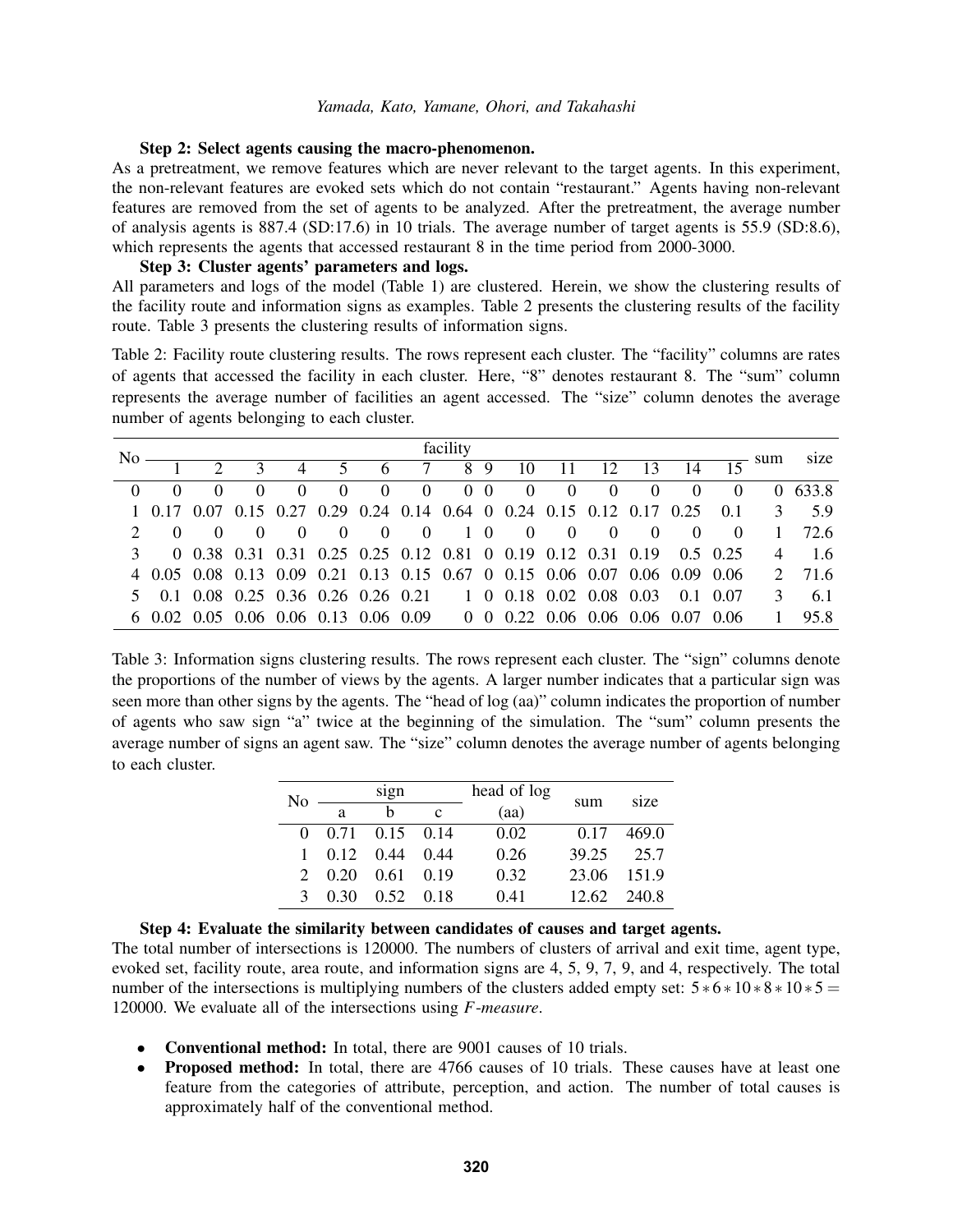### Step 5: Output cause in ascending order of importance.

Table [4](#page-8-0) presents the top five causes determined by the conventional method in ascending order of *F*-*measure*. Similarly, Table [5](#page-8-1) shows the top causes determined by the proposed method. The rows represent each cause. The *F*-*measure* column is the *F*-*measure* of the cause. The "matchNum" column indicates the number of agents belonging to the cause. The "targetNum" column represents the number of target agents that belong to the cause. The other columns denote features; "attribute", "action" and " perception" in Table [5](#page-8-1) are categories of each feature. The arrival and exit times are the minimum and the maximum values of the cluster. The agent types are also presented in the table. The values in the evoked set, facility route, area route, and information signs columns are cluster numbers. For example, cluster number 4 of the area route is characterized by the proportion of the trajectories F→A→C... (moving straight ahead in the central area at the beginning of the simulation) larger than the others. "-" implies that there are no significant clusters in the parameter. Agents contained in each cause are overlapped.

|                          | arrival and exit time | agent                    |                          | evoked facility | area                     | information              | F-measure | match | target |
|--------------------------|-----------------------|--------------------------|--------------------------|-----------------|--------------------------|--------------------------|-----------|-------|--------|
| (arrival)                | (exit)                | type                     | set                      | route           | route                    | signs                    |           | Num   | Num    |
| $\overline{\phantom{0}}$ |                       |                          | $\overline{\phantom{a}}$ |                 | $\overline{\phantom{0}}$ | $\overline{\phantom{0}}$ | 0.252     | 72.6  | 16.2   |
|                          |                       |                          | $\overline{\phantom{0}}$ |                 |                          |                          | 0.242     | 151.9 | 25.1   |
| 1-1249                   | 3085-5291             | $\overline{\phantom{0}}$ | -                        |                 | $\overline{\phantom{a}}$ |                          | 0.232     | 47.4  | 12.0   |
|                          |                       | restaurant               | $\overline{\phantom{0}}$ |                 | $\qquad \qquad$          |                          | 0.219     | 69.1  | 13.7   |
|                          |                       | restaurant               |                          |                 | $\overline{\phantom{a}}$ |                          | 0.211     | 38.7  | 9.9    |
|                          |                       |                          |                          |                 |                          |                          |           |       |        |

<span id="page-8-0"></span>Table 4: Top five causes determined by the conventional method.

<span id="page-8-1"></span>Table 5: Top five causes determined by the proposed method.

| attribute |                       |            | action                   |          | perception               |             | match     | target |     |
|-----------|-----------------------|------------|--------------------------|----------|--------------------------|-------------|-----------|--------|-----|
|           | arrival and exit time | agent      | evoked                   | facility | area                     | information | F-measure | Num    | Num |
| (arrival) | (exit)                | type       | set                      | route    | route                    | signs       |           |        |     |
|           |                       | restaurant | $\blacksquare$           |          | $\overline{\phantom{a}}$ |             | 0.141     | 20.8   | 5.4 |
| 919-2991  | 4837-6972             |            | -                        |          | $\overline{\phantom{a}}$ | 3           | 0.137     | 11.1   | 4.6 |
|           |                       | restaurant | $\overline{\phantom{0}}$ |          | 4                        |             | 0.129     | 51.2   | 6.9 |
| 919-2991  | 4837-6972             |            |                          |          | 4                        |             | 0.127     | 24.5   | 5.1 |
|           |                       |            | 6                        |          | $\overline{\phantom{a}}$ | 2           | 0.12      | 15.5   | 4.3 |

# 3.4 Findings

As shown in Table [4,](#page-8-0) according to the conventional method, for the cause with the highest *F*-*measure*, "facility route," is an important parameter of the target agents, and cluster 2 indicates target agents that only visit restaurant 8 (Table [2\)](#page-7-0). There is little information regarding the target agents, and we can only consider facility equipment policies, such as increasing the number of seats at restaurant 8. From the cause with the second-highest *F-measure*, cluster 2 of "information signs" is a cluster of agents who often look at sign "b". It implies that agents spend a long time near sign "b". As we do not know the reasons for this, we cannot devise appropriate policies. These are *simple* causes in the sense that they cannot suggest any policies to change the agents' behavior and reduce congestion.

On the contrary, the proposed method can eliminate the *simple* causes. As evident in Table [5,](#page-8-1) according to the proposed method, for the cause with the highest *F*-*measure*, "agent type" for "attribute," "facility route" for "action," and "information signs" for " perception" are important parameters of the target agents. We can understand the characteristics of the target agents by investigating the three parameters. From "agent type" of "attribute," we can infer that the cluster is composed of agents who have restaurant as the necessary service category. From "facility route" of "action," it is evident that cluster 2 denotes a cluster of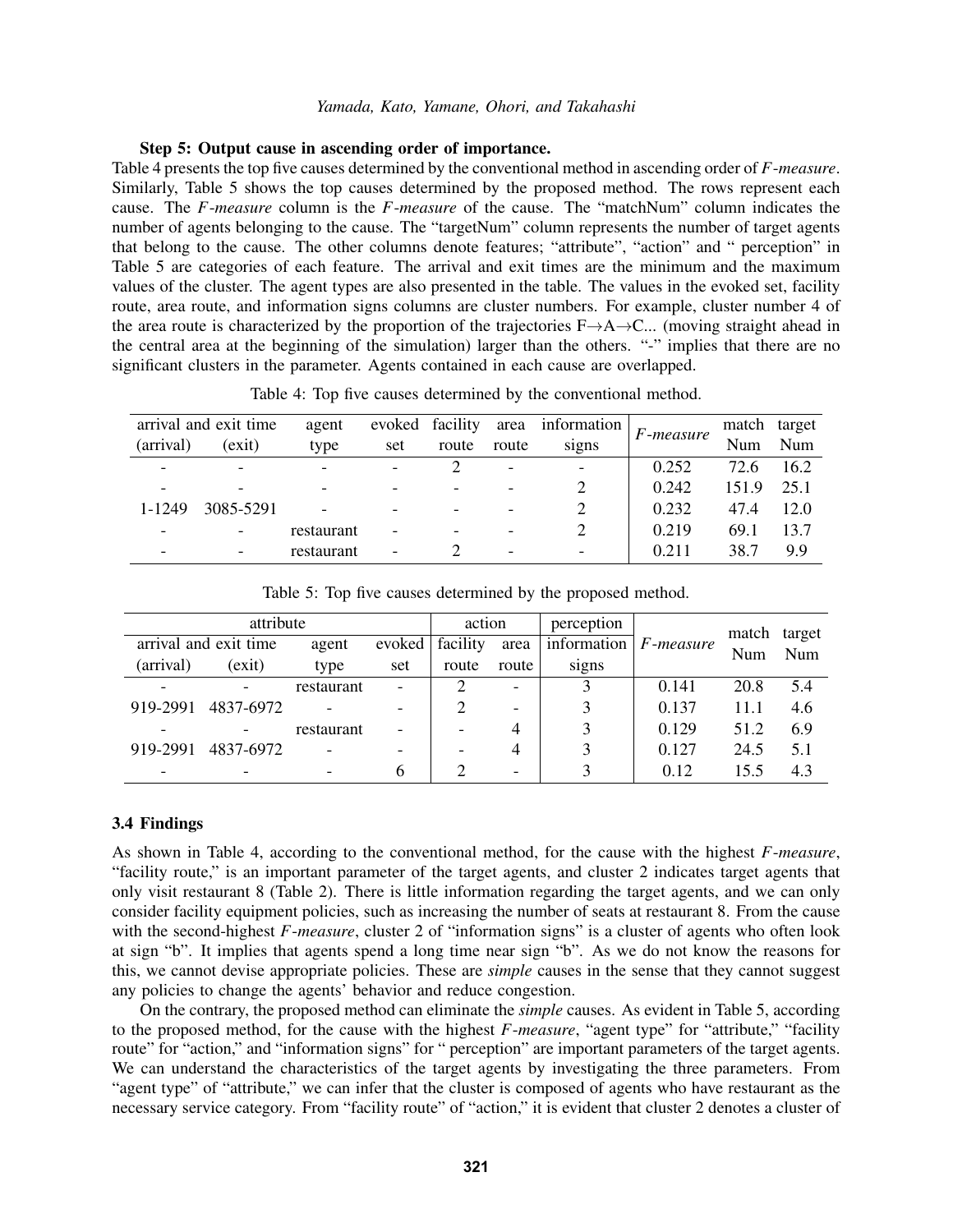agents who only visit restaurant 8 (Table [2\)](#page-7-0). From "information sign" of " perception," we can understand that the agents in cluster 3 obtain the most amount of information from sign "b," which is the sign nearest to restaurant 8. In addition, the agents in the cluster 3 have a lower value in the "sum" column (Table [3\)](#page-7-1); that is, they obtain information from the signs fewer times than the others. The cluster also has the highest value in the "head of log (aa)" column (Table [3\)](#page-7-1). In summary, the agents are related to the congestion at restaurant 8, have restaurant as the necessary service category, and directly go to restaurant 8 looking at signs "a" and "b". Thus, this cause can lead to some policies suggestions. For example, another sign can be added before sign "a" or between sign "a" and "b" that does not contain information regarding restaurant 8 in order to encourage the agents to go to other facilities that they may have in their evoked set, instead of going directly to restaurant 8. These policies can be suggested because the cause indicates the order in which the agents look at the signs.

As shown in "matchNum" column of Table [4](#page-8-0) and [5,](#page-8-1) both conventional and proposed method can eliminate the *small* causes. Both amount of matchNum is sufficiently large, for example in highest *F*-*measure* causes those are 72.6 and 20.8.

### 3.5 Effect to Overall System

The purpose of micro-dynamics analysis is to determine factors that can greatly improve the overall system. Thus, finally, we evaluate the effect of the causes to overall system, specifically whether the causes can adequately reduce congestion or not.

In the experiment, agents who belong to highest *F*-*measure* cause are removed from the simulation. Figure [7](#page-9-0) shows the average number of agents waiting at restaurant 8 in 10 trials. The blue line represents the baseline setting same as that in Figure [6;](#page-6-0) the average number of waiting agents is 10.23. The orange line indicates the result of the conventional method when an average of 72.6 agents are removed; the average number of waiting agents is 4.8. The grey line represents the result of the proposed method when an average of 20.8 agents are removed; the average number of waiting agents is 7.1. The degree of congestion suppression per agent removed in the conventional method is  $(10.23-4.80)/72.6 = 0.075$  and in the proposed method is  $(10.23 - 7.11)/20.8 = 0.150$  (Table [6\)](#page-10-9). The proposed method can extract the causes that can change, at least to the same extent as the conventional method, the overall system.



<span id="page-9-0"></span>Figure 7: Change in queue lengths at restaurant 8 by removing cause agents.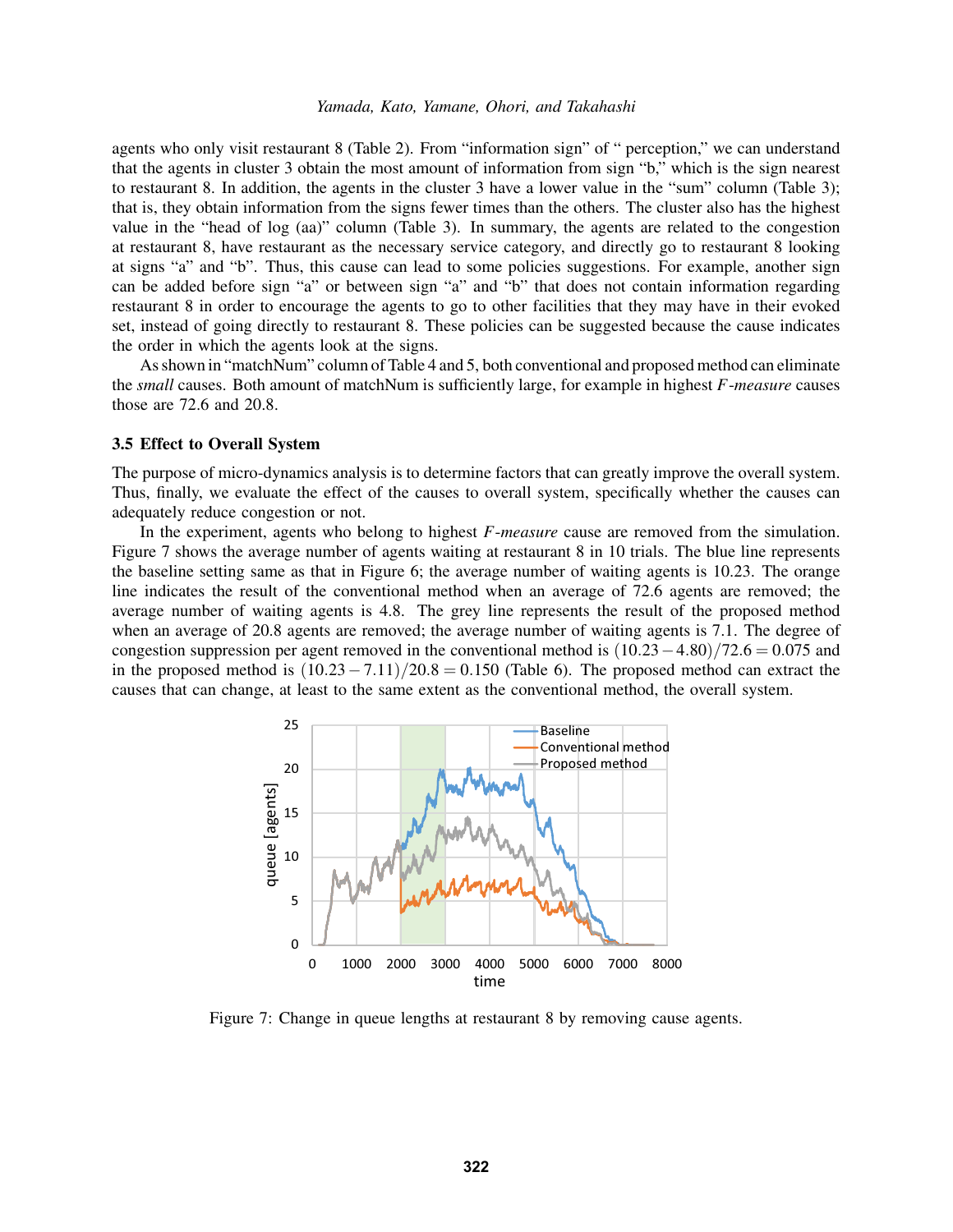|                           |                          | Baseline Conventional method Proposed method |       |
|---------------------------|--------------------------|----------------------------------------------|-------|
| Average waiting number    | 10.23                    | 4.80                                         | 7.11  |
| Number of removing agents | $\overline{\phantom{0}}$ | 72.6                                         | 20.8  |
| Effect per removing agent | -                        | 0.075                                        | 0.150 |

<span id="page-10-9"></span>Table 6: Effect of a cause determined by conventional and proposed methods.

# 4 CONCLUSION

[Yamane et al. \(2018\)](#page-11-5) proposed a systematic micro-dynamics analysis methodology. However, this method often extracted *simple* causes, which are not useful for decision making regarding new policies, and *small* causes, which suggest inefficient policies. In this study, to overcome the limitations of the aforementioned method, we proposed an improved methodology. Then, based on the simulation of an airport terminal, we extracted the causes of specific congestion and formulated a policy. Our improved methodology can eliminate both *simple* and *small* causes by extracting combinations of clusters that include at least one feature from the attribute, perception, and action categories. Furthermore our methodology can work effectively for other simulations such as the simulation of real airports [\(Yamada et al. 2017\)](#page-11-6) and supermarkets [\(Yamane](#page-11-7) [et al. 2012\)](#page-11-7).

Another naive method to eliminate *simple* causes is using *precision* as a measure of important causes. As the method selects causes that exactly represent target agents, causes having a higher amount of detail, namely many features, are assigned higher scores. As a result, we can eliminate *simple* causes. However, the sizes of the highly detailed causes are too small for them to be effective, namely these causes are *small* causes. Therefore, in order to eliminate *simple* and *small* causes, we consider that our method is superior to the abovementioned naive method.

Furthermore, we aim to improve our work considering the following two aspects: 1) Interpretability of clusters must be improved. Because the clustering results include clusters that are similar to each other, the clustering steps or methods to must be improved for human analyst. 2) A systematic technique to create policies from the results of our methodology is required. This technique must show decision makers the causes of a target phenomenon, suggest measures to counter the phenomenon, and indicate how effectively the countermeasures will work.

# **REFERENCES**

- <span id="page-10-8"></span>Bandini, S., S. Manzoni, and G. Vizzari. 2009. "Agent Based Modeling and Simulation: An Informatics Perspective". *Journal of Artificial Societies and Social Simulation* 12(4):4.
- <span id="page-10-3"></span>Chen, Y., C. Wu, P. L. Lau, and N. Yung Agnes Tang. 2018. "Simulating Passenger's Shopping Behavior at Airport with a Conceptual Agent-based Model". In *Proceedings of the 2018 Winter Simulation Conference*, edited by M. Rabe, A. Juan, N. Mustafee, A. Skoogh, S. Jain, and B. Johansson, 2342–2353. Piscataway, New Jersey: Institute of Electrical and Electronic Engineers Press.
- <span id="page-10-1"></span>Doniec, A., S. Lecoeuche, R. Mandiau, and A. Sylvain. 2020. "Purchase Intention-Based Agent for Customer Behaviours". *Information Sciences* 521:380–397.
- <span id="page-10-2"></span>Fayez, M. S., A. Kaylani, D. Cope, N. Rychlik, and M. Mollaghasemi. 2008. "Managing Airport Operations Using Simulation". *Journal of Simulation* 2:41–52.
- <span id="page-10-4"></span>Goto, Y., and S. Takahashi. 2011. "Landscape Analysis of Possible Outcomes". In *Agent-Based Approaches in Economic and Social Complex Systems VI. Agent-Based Social Systems, vol 8*, edited by S. Chen, T. Terano, and R. Yamamoto. Tokyo, Japan: Springer.
- <span id="page-10-7"></span>Holland, J. H. 1992. "Complex Adaptive Systems". *Daedalus* 121(1):17–30.
- <span id="page-10-0"></span>Hui, S. K., E. T. Bradlow, and P. S. Fader. 2009. "Testing Behavioral Hypotheses Using an Integrated Model of Grocery Store Shopping Path and Purchase Behavior". *Journal of Consumer Research* 36(3):478–493.
- <span id="page-10-5"></span>Lee, J.-S., T. Filatova, A. Ligmann-Zielinska, B. Hassani-Mahmooei, F. Stonedahl, I. Lorscheid, A. Voinov, J. G. Polhill, Z. Sun, and D. C. Parker. 2015. "The Complexities of Agent-Based Modeling Output Analysis". *Journal of Artificial Societies and Social Simulation* 18(4):4.
- <span id="page-10-6"></span>Ohori, K., and S. Takahashi. 2012. "Market Design for Standardization Problems with Agent-based Social Simulation". *Journal of Evolutionary Economics* 22(1):49–77.